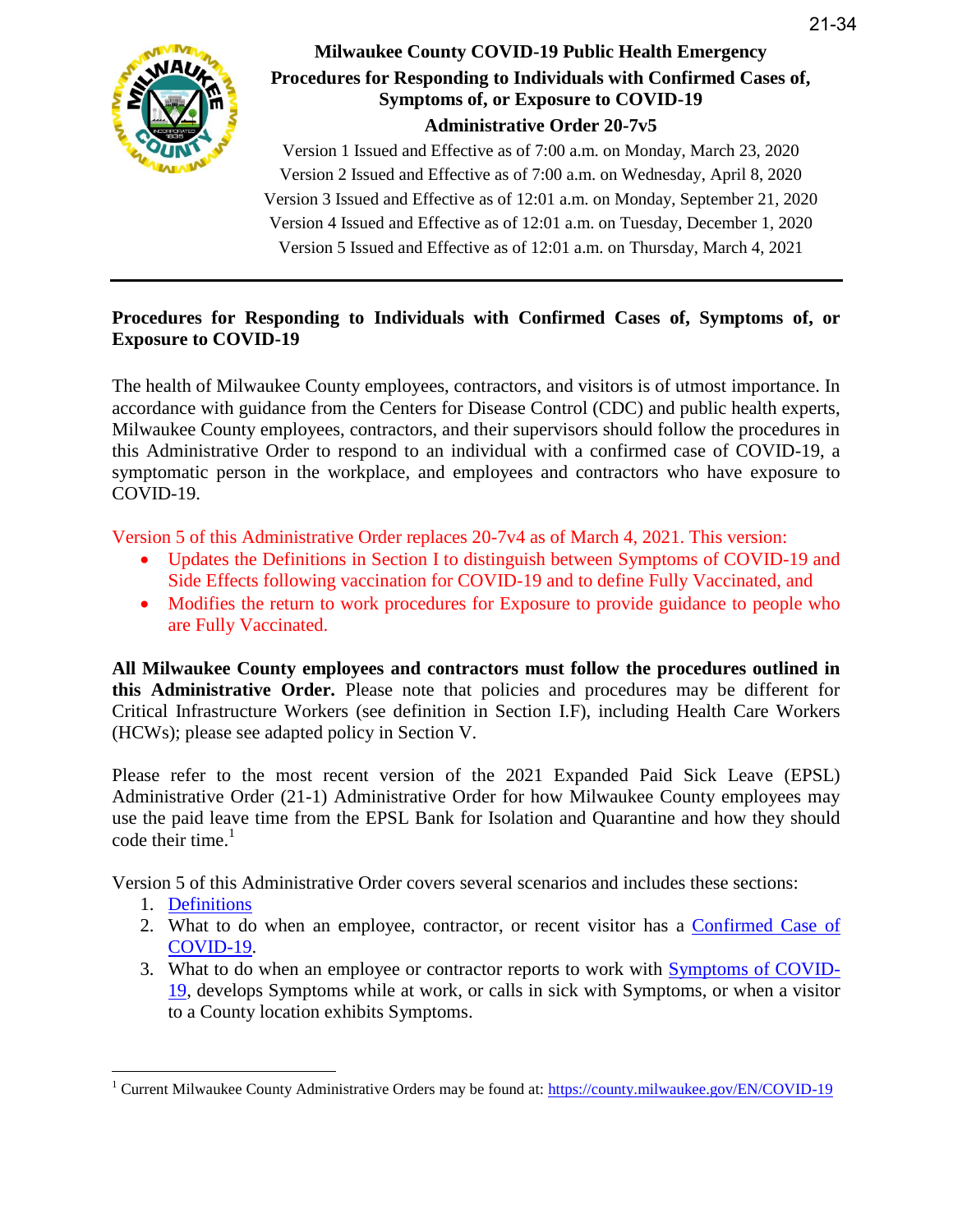- 4. What to do when an employee or contractor has [Exposure](#page-9-0) to a person with a Confirmed Case of COVID-19.
- 5. What to do when a [Critical Infrastructure employee](#page-11-0) or contractor has Exposure to a person with a Confirmed Case of COVID-19.
- 6. Isolation and Quarantine [Guidance.](#page-13-0)

If you have questions about this, or any other Administrative Order or policy, please email: **[COVID-19@milwaukeecountywi.gov](mailto:COVID-19@milwaukeecountywi.gov)**

# <span id="page-1-0"></span>**I. Definitions**

- **A. Close Contact: <sup>2</sup>** A person with Close Contact is someone who:
	- Was within 6 feet of an infected person for a cumulative total of 15 minutes or more over a 24-hour period starting from 2 days before illness onset (or, for an asymptomatic infected person, 2 days prior to test specimen collection) until the time the infected person is isolated. This is the definition **regardless of whether face masks or personal protective equipment (PPE) were worn by any or all individuals,** and/or
	- ii. Provided care at home to an infected person; and/or
	- iii. Had direct physical contact with an infected person (touched, hugged, or kissed them); and/or
	- iv. Shared eating or drinking utensils with an infected person; and/or
	- v. Got respiratory droplets (for example, was sneezed or coughed on) on them from an infected person.
- **B. Confirmed Case of COVID-19:** A case of COVID-19 that has been confirmed through a positive test for COVID-19 or, in the absence of testing, has been confirmed by a medical professional as being a suspected case of COVID-19 based on symptoms.
- **C. Side Effects from COVID-19 Vaccine (Side Effects)**. A set of reactions that are commonly experienced following a vaccination dose. In the 72 hours following a COVID-19 vaccine dose, individuals may experience fever, chills, headache, fatigue, muscle and body aches, and soreness at the injection site.
- **D. Symptoms Compatible with COVID-19 (Symptoms):** Symptoms may appear from 2 to 14 days following exposure. Also see the  $\overline{\text{CDC}}$  self-check tool<sup>3</sup> for identifying COVID-19 symptoms. The following symptoms may be symptoms of COVID-19 if they are new for you or if you do not commonly experience them. Note that **in the 72 hours following a dose of COVID-19 vaccine**, common side effects of the vaccines may mimic some COVID-19 Symptoms but should be treated as Side Effects, not Symptoms, as indicated below.

 $2^{2}$  For employees at work in a healthcare or medical setting, Close Contact does not qualify if the CDC-recommended PPE was used when job duties were performed.

<sup>&</sup>lt;sup>3</sup> <https://www.cdc.gov/coronavirus/2019-ncov/symptoms-testing/symptoms.html>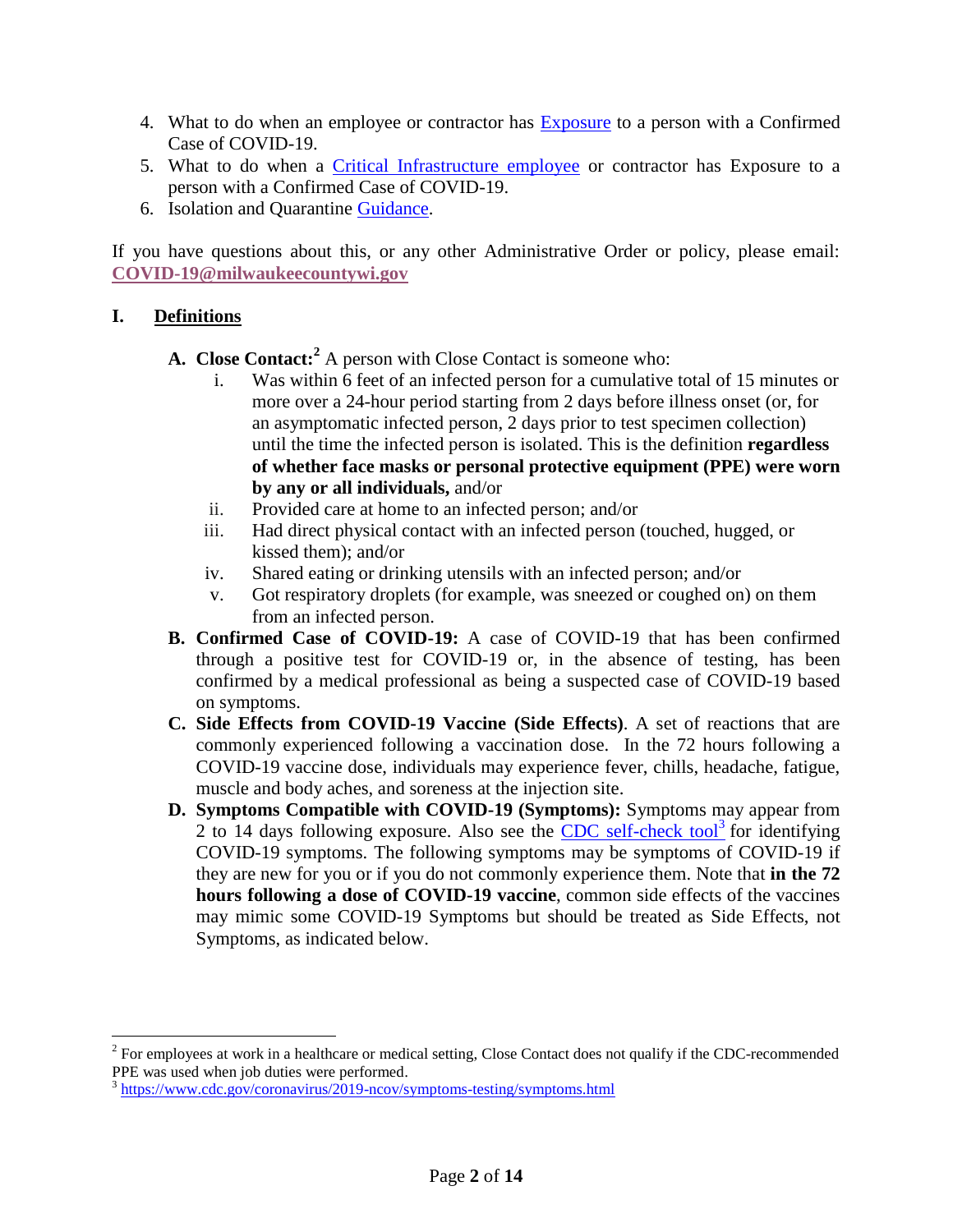| <b>COVID-19 Symptom or Vaccine</b>                                    | <b>Outside Vaccination</b> | Within 72 hours of                                                                                                                                   |
|-----------------------------------------------------------------------|----------------------------|------------------------------------------------------------------------------------------------------------------------------------------------------|
| <b>Side Effect?</b>                                                   | Window <sup>4</sup>        | receiving vaccination                                                                                                                                |
| Feverish or temperature of $100.4^{\circ}$ F<br>$(38^0C)^5$ or higher | COVID-19 Symptom           | Side Effect; normal response to<br>vaccine $-$ BUT need to stay<br>home until 24 hours after fever<br>ends (without use of fever-<br>reducing drugs) |
| Chills                                                                | COVID-19 Symptom           | Side Effect; normal response to<br>vaccine - Go to work, if able                                                                                     |
| Headache that is new or different<br>for you                          | COVID-19 Symptom           | Side Effect; normal response to<br>vaccine $-$ Go to work, if able                                                                                   |
| Unexpected fatigue                                                    | COVID-19 Symptom           | Side Effect; normal response to<br>vaccine – Go to work, if able.                                                                                    |
| Unexpected muscle or body aches                                       | COVID-19 Symptom           | Side Effect; normal response to<br>vaccine $-$ Go to work, if able                                                                                   |
| Soreness at site of injection                                         | (not applicable)           | Side Effect; normal response to<br>vaccine $-$ Go to work, if able                                                                                   |
| Diarrhea                                                              | COVID-19 Symptom           | COVID-19 Symptom; follow<br>procedures in Section III                                                                                                |
| Nausea or vomiting                                                    | COVID-19 Symptom           | COVID-19 Symptom; follow<br>procedures in Section III                                                                                                |
| New shortness of breath or<br>difficulty breathing                    | COVID-19 Symptom           | COVID-19 Symptom; follow<br>procedures in Section III                                                                                                |
| New congestion or runny nose                                          | COVID-19 Symptom           | COVID-19 Symptom; follow<br>procedures in Section III                                                                                                |
| New loss of taste or smell                                            | COVID-19 Symptom           | COVID-19 Symptom; follow<br>procedures in Section III                                                                                                |
| New sore throat                                                       | COVID-19 Symptom           | COVID-19 Symptom; follow<br>procedures in Section III                                                                                                |
| New cough                                                             | COVID-19 Symptom           | COVID-19 Symptom; follow<br>procedures in Section III                                                                                                |

- **E. Symptomatic Individual:** Any person in a County facility who has Symptoms Compatible with COVID-19. This could include employees, contractors, visitors, or people in the County's Care or Custody.
- **F. Exposure to COVID-19 (Exposure)**: Any form of Close Contact (see A. above) with an individual with a Confirmed Case of COVID-19 during the last 14 days.

#### **G. Fully Vaccinated:**

- i. An individual has received two vaccinations in a two-dose vaccine series or one vaccination in a single-dose vaccine, AND
- ii. Two weeks or more have passed since the individual received the final dose, AND
- iii. No more than 3 months have passed since the individual received the final dose.
- **H. Critical Infrastructure Worker:** The CDC defines a Critical Infrastructure Worker as one needed to deliver critical services, including law enforcement, transportation,

<sup>&</sup>lt;sup>4</sup> The Vaccination Window is the 72 hours following any COVID-19 vaccination.

<sup>&</sup>lt;sup>5</sup> Note that the threshold for fever in healthcare workers is a temperature of  $100.0^{\circ}$ F.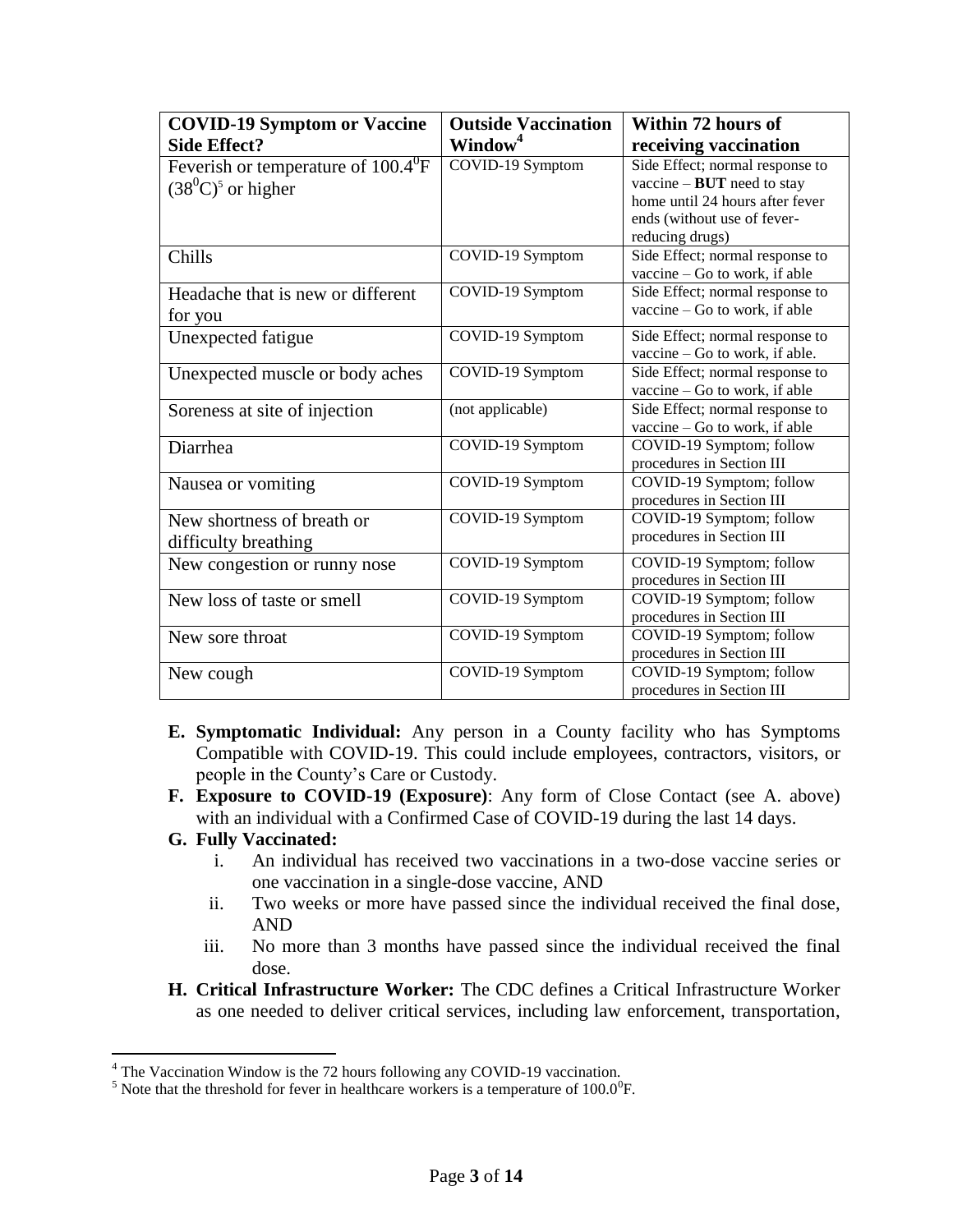911 call center response, and others. See the **CDC** guidelines<sup>6</sup> for a complete list. For this administrative order, department heads may consider essential workers under the umbrella of Critical Infrastructure Workers and follow relevant policies and procedures accordingly.

- **I. Contractor**: For the purpose of this order a contractor is an individual working alongside County employees as part of the overall County workforce.
- **J. Person in Care or Custody**: Anyone who is legally under the care of Milwaukee County, including those in detention, in jail, or in a medical care facility, and for whom Milwaukee County has a custodial responsibility.
- **K. Persons Recovered from COVID-19 in the Past Three Months:** An individual who received a positive test within the Three Months where the date of the test is Day 0, has completed the required Isolation period, and no longer has Symptoms.
- **L. Isolation:** [Isolation](https://www.cdc.gov/coronavirus/2019-ncov/if-you-are-sick/isolation.html) keeps **someone who is infected** with the virus away from other, even in their home.
- **M. Quarantine:** [Quarantine](https://www.cdc.gov/coronavirus/2019-ncov/if-you-are-sick/quarantine.html) keeps **someone who might have been exposed** to the virus away from others.

## <span id="page-3-0"></span>**II. What to do when an employee, contractor, or recent visitor has a Confirmed Case of COVID-19**

This section provides guidance to employees or contractors who have a Confirmed Case of COVID-19. It also provides guidance to supervisors of these individuals as well as to managers of facilities where a recent visitor has a Confirmed Case of COVID-19. In no instance is this guidance meant to replace or override the advice of a medical professional to an employee or contractor.

Given the current infection rate in Milwaukee County, contact tracing efforts at local health departments cannot typically keep up with needs. As a result, departments should proactively conduct contact tracing and should Quarantine employees who are Exposed to COVID-19 in the workplace to help slow the spread of COVID-19.

# A. **For Employees or Contractors with Confirmed Case of COVID-19**

- i. If an employee or contractor has a Confirmed Case of COVID-19, they should notify their supervisor immediately and identify areas of the County facility(s) where they spent 15 minutes or more over the last 48 hours.
- ii. The employee or contractor should also request and provide to their supervisor confirmation from medical personnel of the Confirmed Case of COVID-19 as soon as it can be reasonably obtained.
- iii. Medical advice to the employee or contractor should come from a medical doctor or public health authority.
- iv. The employee or contractor should follow the [guidance on isolation](https://www.cdc.gov/coronavirus/2019-ncov/if-you-are-sick/isolation.html) from the CDC as well as Section VI (Isolation and Quarantine Guidance).

 6 <https://www.cdc.gov/coronavirus/2019-ncov/community/critical-workers/implementing-safety-practices.html>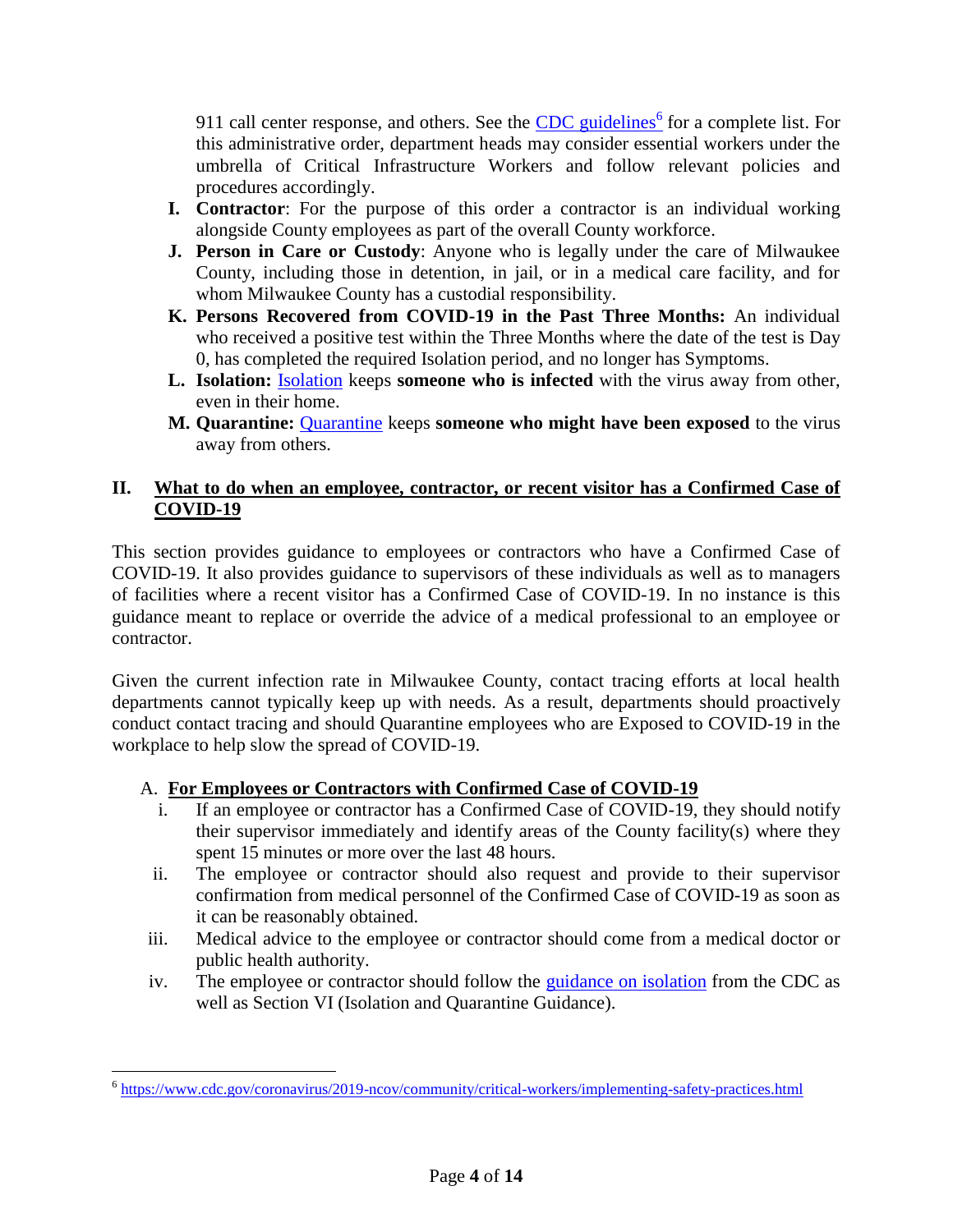v. If telework is possible, isolating employee may telework. If telework is not an option, employee may use Expanded Paid Sick Leave (EPSL) Bank. 7

#### B. **Department Leader or Supervisor Immediate Actions**

- If a department leader or supervisor is notified that an employee, contractor, or recent visitor to the facility has a Confirmed Case of COVID-19, then, as possible, the leader or supervisor should immediately evacuate and section off<sup>8</sup> areas that the individual with the Confirmed Case of COVID-19 has occupied for 15 minutes or more over the past 48 hours (for example, the individual's office, shared work areas, kitchen area). Where possible, the areas should remain sectioned off for 24 hours before cleaning and disinfecting.
- The department leader or supervisor should ensure that areas occupied by the individual with COVID-19 for 15 minutes or more in the last 48 hours are cleaned and disinfected in accordance with [CDC standards.](https://www.cdc.gov/coronavirus/2019-ncov/community/disinfecting-building-facility.html) This may be accomplished by contacting the department's facilities management team via a service request<sup>9</sup> or by arranging directly for cleaning and disinfecting.
	- a) In the case of a facilities service request, the requestor should provide the following information (as known and available):
		- This is a COVID-19 Confirmed Case alert, with request for disinfectant cleaning.
		- The point of contact within the department.
		- The location of the potentially infected areas (for example, Courthouse, Suite ###).
		- The time that the person with a Confirmed Case of COVID-19 was last in the space.
		- Whether or not the potentially infected areas have been sectioned off.
	- b) For departments without direct access to a facilities management team, the department should follow closely the [CDC guidance](https://www.cdc.gov/coronavirus/2019-ncov/community/disinfecting-building-facility.html) for cleaning and disinfecting facilities, including:
		- Opening outside doors and windows, if possible, to increase air circulation in these areas.
		- Waiting 24 hours, or as long as is practical, since last occupancy by the person with COVID-19 before cleaning and disinfecting sectioned off areas.
		- Cleaning and disinfecting all areas used by the person with COVID-19, focusing especially on frequently touched surfaces.
		- Vacuuming should not be done in the first 24 hours. Afterwards, when needed, vacuuming should be done when the area is unoccupied and using a highefficiency particulate air (HEPA) filter vacuum (if available) and with any fans or ventilation systems turned off (if possible).

<sup>7</sup> See the most-recent version of the "Federal Families First Coronavirus Response Act Administrative Order" on the County website:<https://countyconnect.milwaukeecountywi.gov/MCINT/COVID-19>

<sup>&</sup>lt;sup>8</sup> Set up a temporary barrier so people do not enter the space. This could include closing doors, posting signs, putting up tape, or any other signal to people not to enter.

<sup>&</sup>lt;sup>9</sup> For those departments and facilities that are cleaned by Milwaukee County contractor ABM, please log into the ABM Customer Service Request Portal and enter a work order request for a COVID-19 deep cleaning.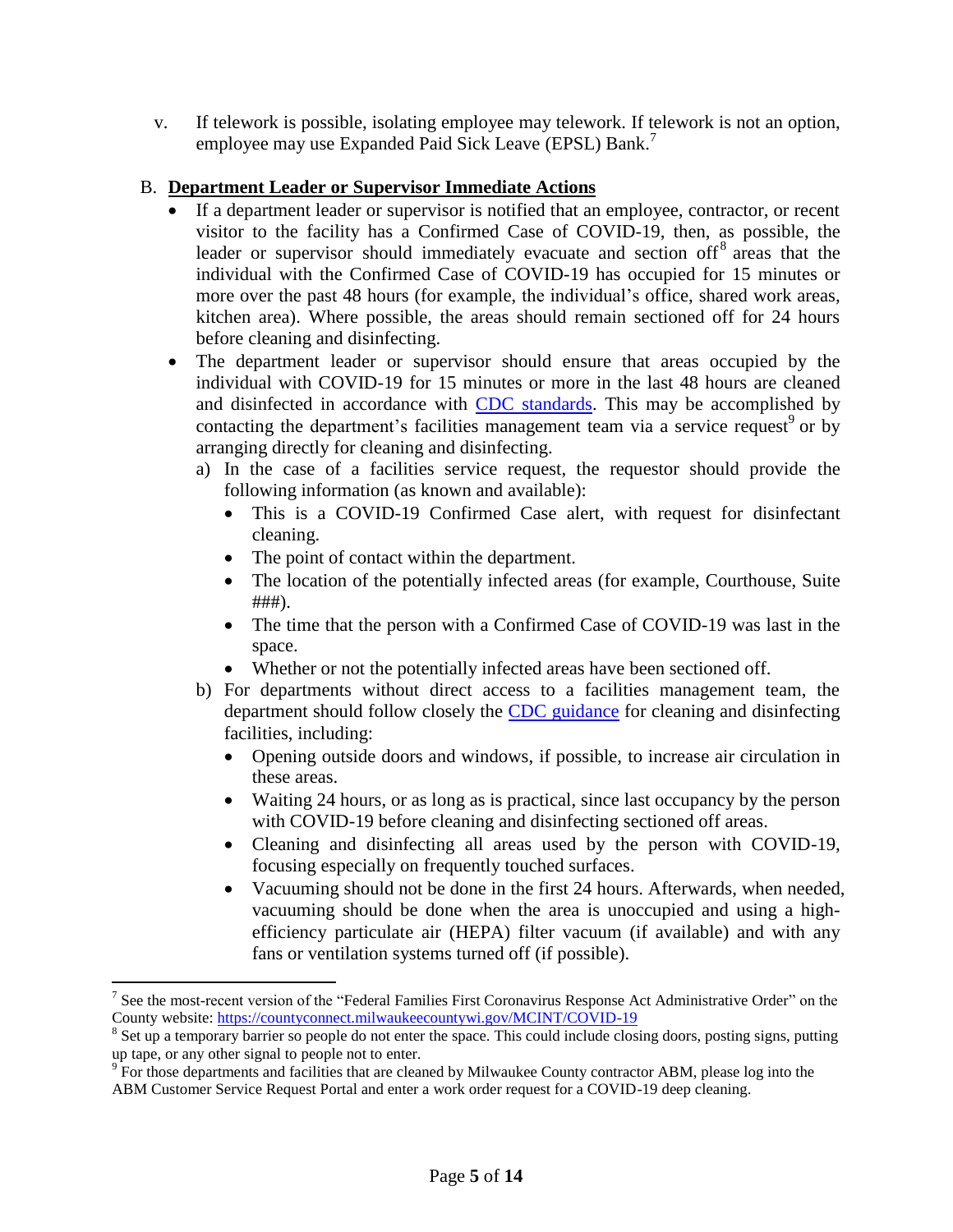- c) Once any space occupied by the individual with COVID-19 has been appropriately cleaned and disinfected, it may be reopened for use.
- Supervisors should, as possible, identify employees, Contractors, and Persons in Care or Custody who had Exposure to the individual with the Confirmed Case of COVID-19 in the 48 hours prior to the onset of symptoms through the time of the positive test or medical confirmation. For individuals with the Confirmed Case of COVID-19 who are asymptomatic, identify people who had Exposure in the 48 hours prior to the time the test specimen was collected.<sup>10</sup>
	- a) All employees or Contractors with Exposure should follow the procedures in Section IV. Exposed Critical Infrastructure Workers should follow the adapted quarantine procedure outlined in Section V as directed by their Department Head or designee.
	- b) Persons in the Care or Custody with Exposure should be Quarantined for 14 days.
- Note that the press should never be contacted about individuals who have a Confirmed Case of COVID-19, which would violate confidentiality and County policy. Departments should refer any press inquiries to the County Executive's Office.

# C. **Return to Work Procedure for Employees with a Confirmed Case of COVID-19**

- i. Unless otherwise directed by their health care provider, individuals with a Confirmed Case of COVID-19 should follow these guidelines and procedures for returning to work:
	- a) **Individuals with a Confirmed Case of COVID-19 who developed Symptoms** and were directed to care for themselves at home may return under the following conditions:
		- a. At least 10 days have passed since symptom onset, **and**
		- b. At least 24 hours have passed since resolution of fever without the use of fever-reducing medications, **and**
		- c. Other symptoms have improved.

- b) **Individuals with a Confirmed Case of COVID-19 who never developed Symptoms** may discontinue isolation and other precautions 10 days after the date of their first positive test for COVID-19, where day zero is the date of the positive test.
- ii. Note that a negative test for COVID-19 **is not** required to return to work, as tests may continue to register positive after an individual is no longer infectious.
- iii. Individuals with Confirmed Cases of COVID-19 must have provided documentation from a doctor or medical professional confirming either the positive test results or the suspected case of COVID-19 prior to returning to work.

 $10$  The CDC says that "People are thought to be most contagious when they are most symptomatic (the sickest)." <https://www.cdc.gov/coronavirus/2019-ncov/prepare/transmission.html>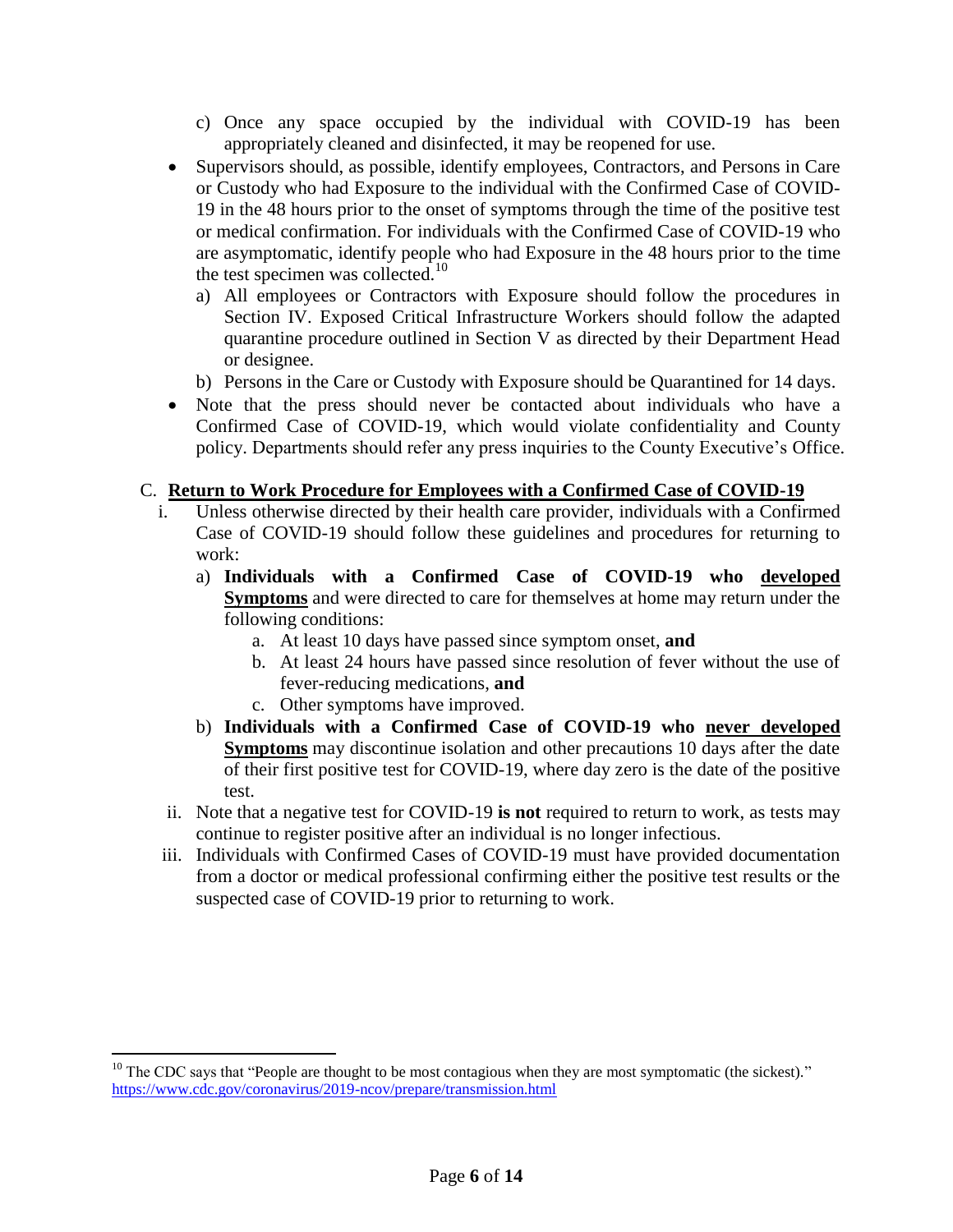### <span id="page-6-0"></span>**III. What to do when an employee or contractor calls in sick with Symptoms, reports to work with Symptoms, or develops Symptoms while at work, or when a visitor to a County location exhibits Symptoms while at a County location**

This section covers policy and procedures for individuals who have screened as Red Status for Symptoms only using the daily health screening questionnaire (see Administrative Order 20-17: [COVID-19 Health Screening Policies and Procedures\)](https://county.milwaukee.gov/EN/COVID-19).

Public health officers are confident that the number of people with COVID-19 is higher than the number of known positive cases. While Symptoms Compatible with COVID-19 are an imperfect proxy for someone being infected, Symptoms can be used to inform preventative measures to contain the spread of the virus. The guidelines below are consistent with recommendations from local public health officers<sup>11</sup> to help contain spread in Milwaukee County.

**Note**: Individuals may experience common Side Effects within 72 hours of receiving a dose of COVID-19 vaccine, and these Side Effects are NOT Symptoms of COVID-19. See the definition of Symptoms in Section I.D for a list of common side effects of COVID-19 vaccinations and for instructions on responding to Side Effects

Departments with Persons in Care of Custody should follow  $CDC^{12}$  and state<sup>13</sup> guidance for responding to Symptomatic Individuals in the County's care.

### A. **Employees, Contractors, or Visitors with Symptoms**

If employees or contractors experience any Symptoms, they should stay at home or, if at work, return home following the immediate directions below. Any Symptomatic Visitors should also return home immediately, following this guidance.

- i. **Immediate Directions to Symptomatic Individuals, including Symptomatic Visitors, in the Workplace**
	- a. The Symptomatic Individual should stay 6 feet away from other people at all times.
	- b. The Symptomatic Individual should wear a face mask over their nose and mouth to help prevent the spread of germs.
	- c. The Symptomatic Individual should avoid touching equipment and furniture, as much as possible, and should not move around the workspace.
	- d. The Symptomatic Individual should be sent home as soon as possible.
	- e. The Symptomatic Individual should continue to wear a mask and practice physical distancing until they reach their residence or Quarantine area. Modes of transportation for the Symptomatic Individual to get to their residence are prioritized below, starting with the top recommendation:
		- Personal transportation.
		- A ride with a member of their household.
		- A ride with a family member or friend.

<sup>&</sup>lt;sup>11</sup> <https://www.cdc.gov/coronavirus/2019-ncov/php/risk-assessment.html>

<sup>&</sup>lt;sup>12</sup> <https://www.cdc.gov/coronavirus/2019-ncov/healthcare-facilities/prevent-spread-in-long-term-care-facilities.html>

<sup>&</sup>lt;sup>13</sup> See "Memos Issues by DHS" section:<https://www.dhs.wisconsin.gov/covid-19/index.htm>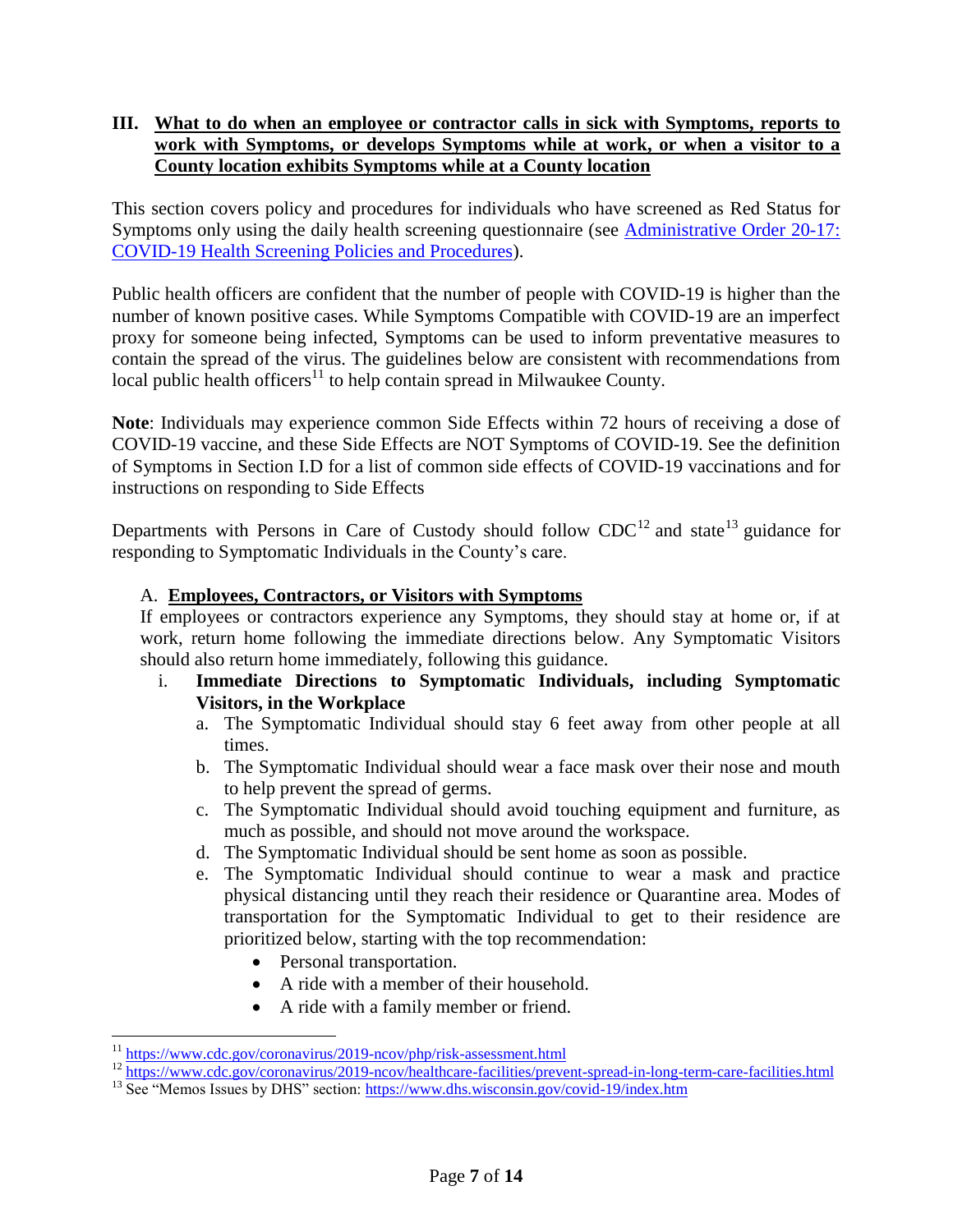- f. Once outside the building the Symptomatic Individual should go to their residence and Quarantine.
- ii. **Directions to Symptomatic Individuals Once Quarantining**
	- a. Symptomatic Individuals, if employees or contractors, should notify their supervisor immediately if the Symptoms emerged outside the workplace.
	- b. Symptomatic Individuals, if employees or contractors, should report to a supervisor any area of the County facility(s) where they spent 15 minutes or more over the past 48 hours.
	- c. **Symptomatic Individuals who do not telework full time must be tested for COVID-19 immediately.**
		- 1. **Employee should be tested for COVID-19 as soon as possible and no later than one (1) business day from the onset of Symptoms. <sup>14</sup>** If employee fails to be tested in a timely manner, they may be required to use their personal leave for time off required to accommodate the delay.
		- 2. Employee should Quarantine while test results are pending (see Section VI).
		- 3. Supervisors may ask for confirmation that the employee has scheduled or registered for testing to ensure the employee completes the testing in a timely manner.
		- 4. Employee should provide their test results to their supervisor as soon as results are available. If employee tests positive, follow procedures in Section II. If negative, follow return to work procedures in this section (see Section III.C).
		- 5. If possible, employee should telework until they are cleared to return to work (see Section III.C). If telework is not an option, employees may use EPSL Bank.
	- d. **Symptomatic individuals who telework full time are encouraged, but not required, to get tested.**
	- e. Employees who are symptomatic and seeking testing are encouraged to document people they have been in Close Contact with in the 48 hours prior to the start of their Symptoms to inform contact tracing efforts should they test positive.<sup>15</sup>
	- f. Employees or contractors who have Symptoms AND who have had Exposure to someone with a Confirmed Case of COVID-19 should follow procedures in Section II.C. and immediately seek out testing.

# B. **Department Leaders or Supervisors Immediate Actions**

When a supervisor is notified of a Symptomatic Individual in the workplace, the supervisor should immediately confirm that this individual has Symptoms Compatible with COVID-19. **Supervisors have the right to ask employees, contractors, or members of the public about how they are feeling as it relates to COVID-19 Symptoms. They should wear a mask and maintain 6 feet of distance when asking questions.** 

 $14$  Community-based testing locations can be found here: [https://www.testupmke.com.](https://www.testupmke.com/)

<sup>&</sup>lt;sup>15</sup> Note that when an individual has Close Contact with a Symptomatic Individual, the individual with Close Contact does NOT need to self-quarantine; quarantining is only required for individuals with Close Contact with Confirmed Cases of COVID-19.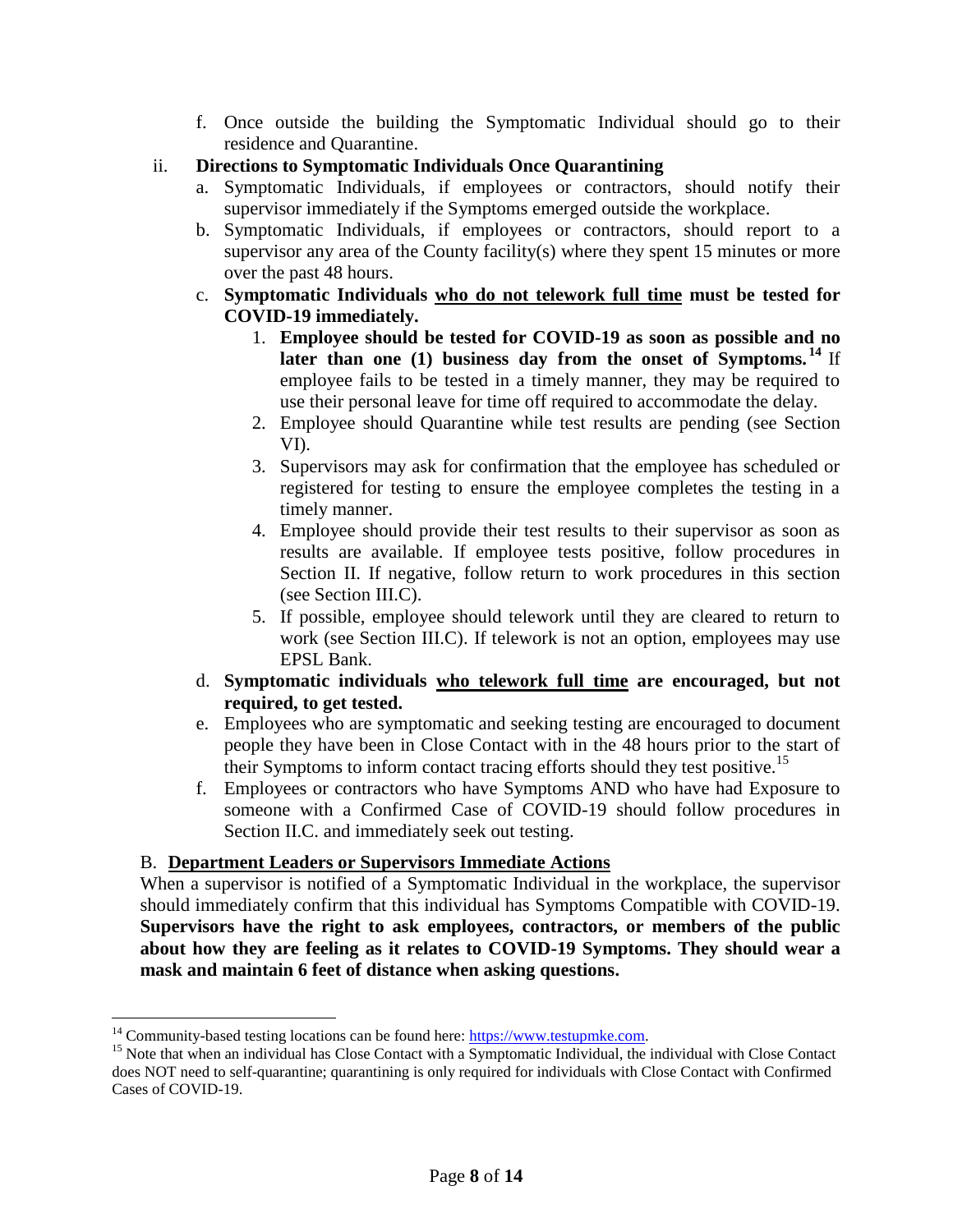Once a supervisor has confirmed that the Symptoms are Compatible with COVID-19, the department leader or supervisor should take the following immediate actions:

- Evacuate and section of  $f^{16}$  areas that the Symptomatic Individual has occupied for 15 minutes or more over the past 48 hours (for example, the individual's office, shared work areas, kitchen area). Where possible, the areas should remain sectioned off for 24 hours since last contact with the Symptomatic Individual before cleaning and disinfecting.
- Ensure that areas occupied by the Symptomatic Individual for 15 minutes or more in the last 48 hours are cleaned and disinfected in accordance with [CDC standards.](https://www.cdc.gov/coronavirus/2019-ncov/community/disinfecting-building-facility.html) This may be accomplished by contacting the department's facilities management team via a service request<sup>17</sup> or by arranging directly for disinfectant cleaning.
	- a. In the case of a facilities service request, the requestor should provide the following information (as known and available):
		- This is a COVID-19 Symptomatic Individual alert, with request for disinfectant cleaning.
		- The point of contact within the department.
		- The location of the potentially infected areas (for example, Courthouse, Suite ###).
		- The time that the Symptomatic Individual was last in the space.
		- Whether or not the potentially infected areas have been sectioned off.
	- b. For departments without direct access to a facilities management team, the department should follow closely the [CDC guidance](https://www.cdc.gov/coronavirus/2019-ncov/community/disinfecting-building-facility.html) for cleaning and disinfecting facilities, including:
		- Opening outside doors and windows if possible to increase air circulation in these areas.
		- Waiting 24 hours, or as long as is practical, since last occupancy by Symptomatic Individual before cleaning and disinfecting sectioned off areas.
		- Cleaning and disinfecting all areas used by the Symptomatic Individual, focusing especially on frequently touched surfaces.
		- Vacuuming should not be done in the first 24 hours. Afterwards when needed, vacuuming should be done when the area is unoccupied and using a high-efficiency particulate air (HEPA) filter vacuum (if available) and with any fans or ventilation systems turned off (if possible).
	- c. Once any space occupied by the Symptomatic Individual has been appropriately disinfected, it may be reopened for use.
- Local health departments **do not** need to be notified of a Symptomatic Individual.

 $16$  Set up a temporary barrier so people do not enter the space. This could include closing doors, posting signs, putting up tape, or any other signal to people not to enter.<br><sup>17</sup> For these detection

<sup>17</sup> For those departments and facilities that are cleaned by Milwaukee County contractor ABM, please log into the ABM Customer Service Request Portal and enter a work order request for a COVID-19 deep cleaning.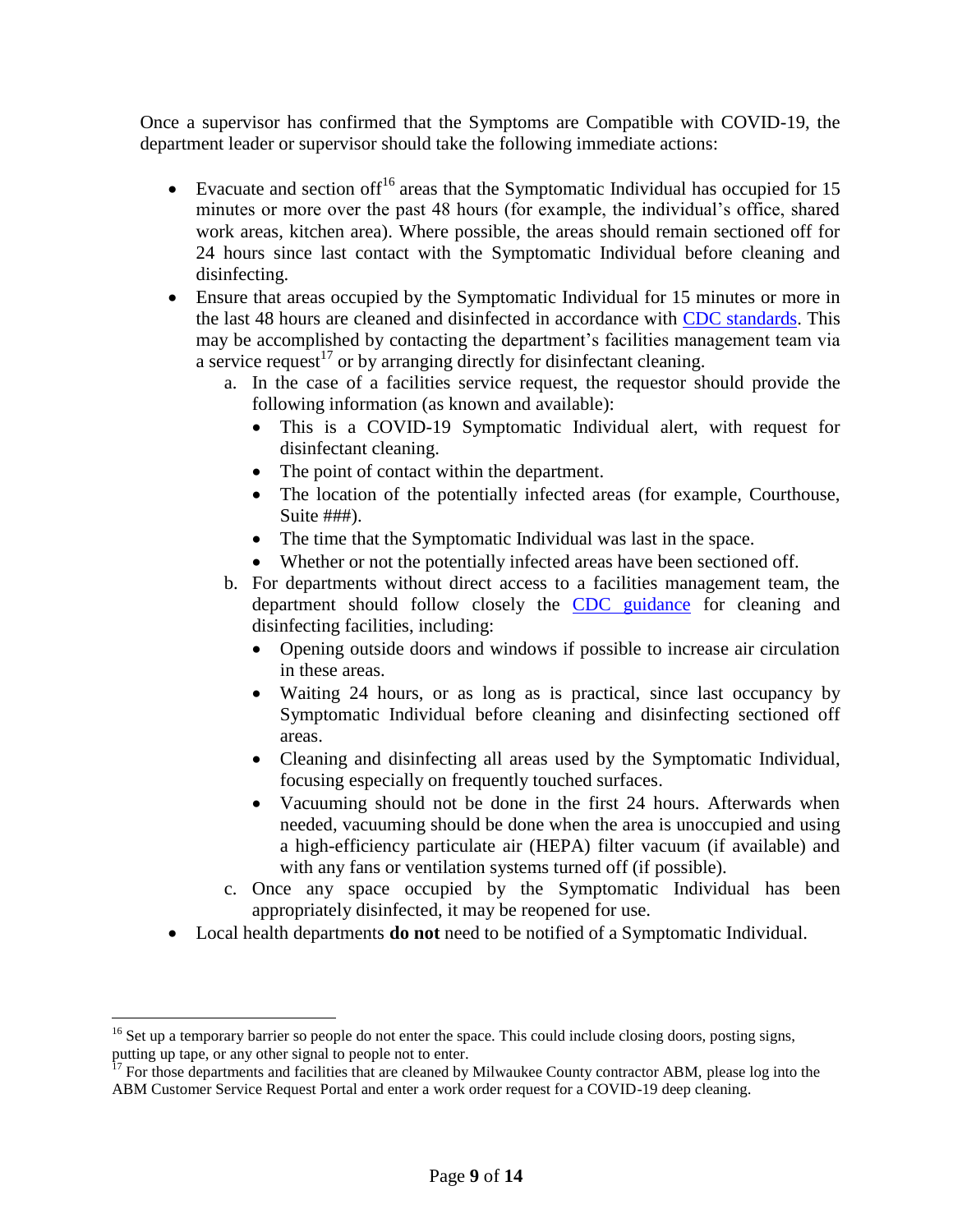### C. **Return to Work Procedure for Employees with Symptoms of COVID-19 Only (no Exposure)**

Keep in mind that within 72 hours of receiving a COVID-19 vaccination, individuals may experience Side Effects that mimic Symptoms of COVID-19. See Section I.D to distinguish between Symptoms and Side Effects. This section addresses return to work following Symptoms of COVID-19. Please note that the logic in the County's [Health Screening](https://county.milwaukee.gov/EN/COVID-19/MKE-Health-Screen)  [Questionnaire](https://county.milwaukee.gov/EN/COVID-19/MKE-Health-Screen) distinguishes between vaccine Side Effects and COVID-19 Symptoms to support the correct interpretation of return to work policy.

- i. **Symptomatic Individuals who do not telework full time:** Before a Symptomatic employee may return to in-person work, the following must be true:
	- a. The supervisor must have documentation of negative test results from the employee, **AND**
	- b. The employee must be symptom free for 24 hours. If the symptom was fever, this means at least 24 hours of a temperature below 100.4 degrees without the aid of fever reducers such as aspirin or acetaminophen.
- ii. **Full-time telework employees:** Should either telework or use sick time, per standard department sick leave policies.

## <span id="page-9-0"></span>**IV. What to do when an Employee or Contractor has Exposure to a Person with a Confirmed Case of COVID-19**

This section covers policy and procedures for individuals who have screened as Red Status for **Exposure only** (no Symptoms) using the daily health screening questionnaire (see [Administrative Order 20-17: COVID-19 Health Screening Policies and Procedures\)](https://county.milwaukee.gov/EN/COVID-19).

It is an employee's or contractor's responsibility to notify their supervisor immediately if they have had Exposure to someone with a Confirmed Case of COVID-19, including a member of their household with a Confirmed Case of COVID-19. While many local public health departments will assist with or will conduct contact tracing for someone who tests positive for COVID-19 and will Quarantine those with Exposure, an employee or contractor in this situation may be asked to by their supervisor to proactively Quarantine themselves. Because it can take from 2 to 14 days to develop symptoms after being exposed to COVID-19, any Exposure requires a mandatory quarantine period of 14 days. A negative test for COVID-19 **does not** eliminate the need for the complete 14-day Quarantine.

This section includes **return to work procedures for Exposed employees who have been Fully Vaccinated in the past three months (Section IV.C.i) and for Exposed employees who have recovered from a Confirmed Case of COVID-19 in the past three months (Section IV.C.ii).**

### A. **Employees and Contractors who have been Exposed**

- i. Employee or contractor **should not** report to work until they meet the required return to work procedures in Section IV.C.
- ii. Employee or contractor should notify their supervisor immediately.
- iii. Employee or contractor should complete a 14-day Quarantine.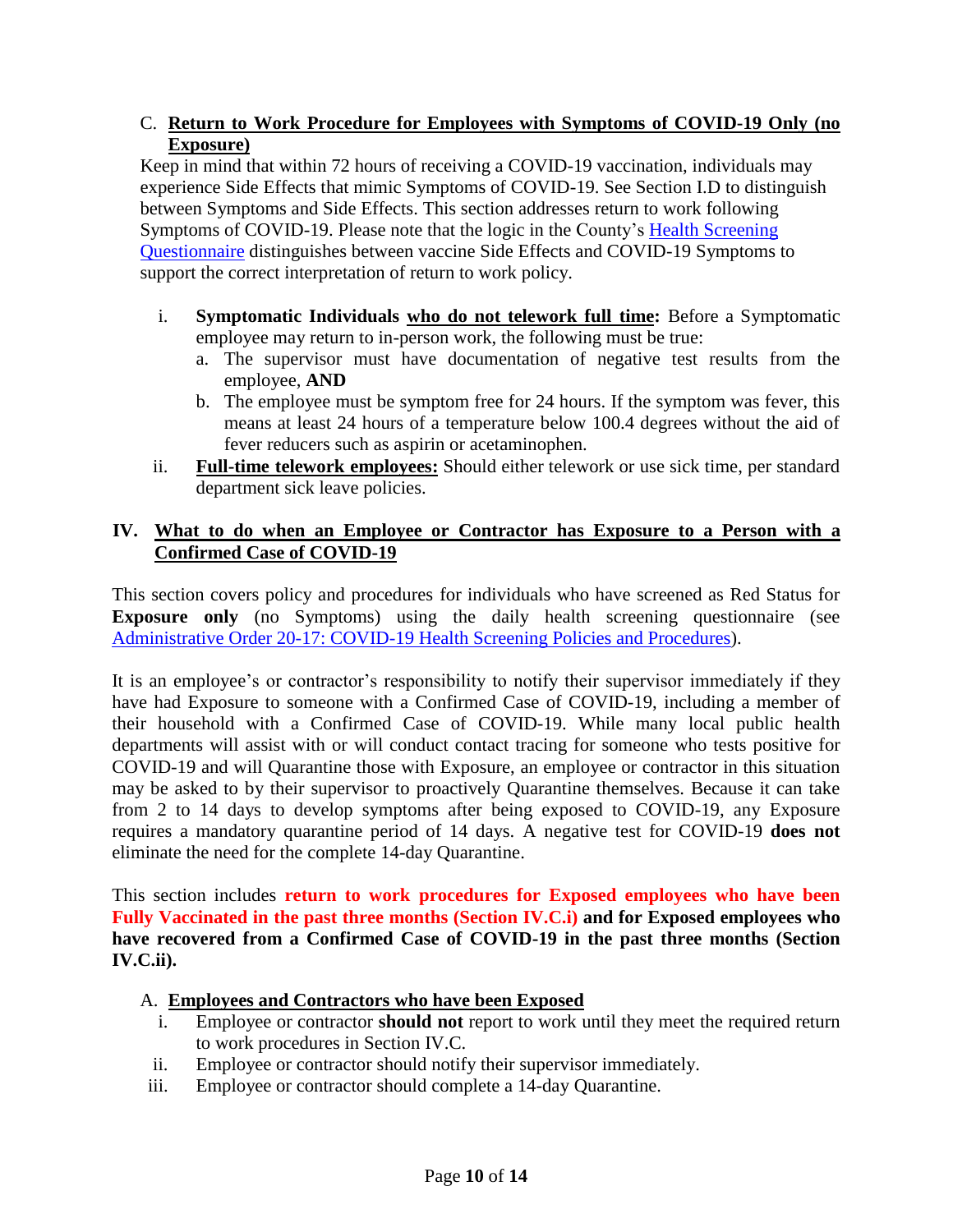- iv. If telework is possible, Quarantining employee should telework. If telework is not an option, employee may use EPSL Bank.<sup>18</sup>
- v. Exposed employees completing a14-day quarantine are encouraged, but not required, to get tested for COVID-19. If employee chooses to get tested, they should seek out testing between 5-10 days after Exposure or as soon as symptoms develop if sooner than 5 days after Exposure. Testing for exposed employees is only required for Critical Infrastructure Workers undergoing an adapted quarantine (see Section V).
	- Community-based testing locations can be found here: [https://www.testupmke.com.](https://www.testupmke.com/)
	- Note that a negative test **does not** eliminate the need for the full 14-day Quarantine, given the length of time that it may take for Exposure to lead to a Confirmed Case of COVID-19.

# B. **Department Leaders or Supervisors Immediate Actions**

When a supervisor is notified that an employee or contractor has had Exposure to a person with a Confirmed Case of COVID-19, or that a household member of an employer or contractor has COVID-19, no specific actions are required of the supervisor beyond requiring the Exposed employee(s) to Quarantine.

- Local health departments **do not** need to be notified by Milwaukee County that the employee or contractor has had Exposure to COVID-19.
- Unless the employee or contractor develops Symptoms or has a Confirmed Case of COVID-19, the supervisor does not need to request special cleaning or notify other employees.

# C. **Return to Work Procedure for Employees with Exposure Only (no Symptoms)**

The return to work procedures in this section cover three categories of individual Exposure.

- i. **Persons Fully Vaccinated in the past three months who have been Exposed**  Persons who have been vaccinated against COVID-19 and who are Exposed to COVID-19 **DO NOT** need to Quarantine and may return to work immediately as long as they:  $19$ 
	- Meet the definition of Fully Vaccinated (see Section I.G), AND
	- Are within 3 months following receipt of the last dose in the series, AND
	- Have no current Symptoms.
- ii. **Persons Recovered from COVID-19 in the Past Three Months who have been Exposed**

Persons who have recovered from COVID-19 in the past three months and who are Exposed to COVID-19 **DO NOT** need to Quarantine and may return to work immediately as long as:<sup>20</sup>

 $\overline{a}$ <sup>18</sup> Most-recent version of active Administrative Orders can be found on the County website: <https://county.milwaukee.gov/EN/COVID-19>

<sup>&</sup>lt;sup>19</sup> <https://www.cdc.gov/coronavirus/2019-ncov/hcp/duration-isolation.html>

<sup>&</sup>lt;sup>20</sup> <https://www.cdc.gov/coronavirus/2019-ncov/hcp/duration-isolation.html>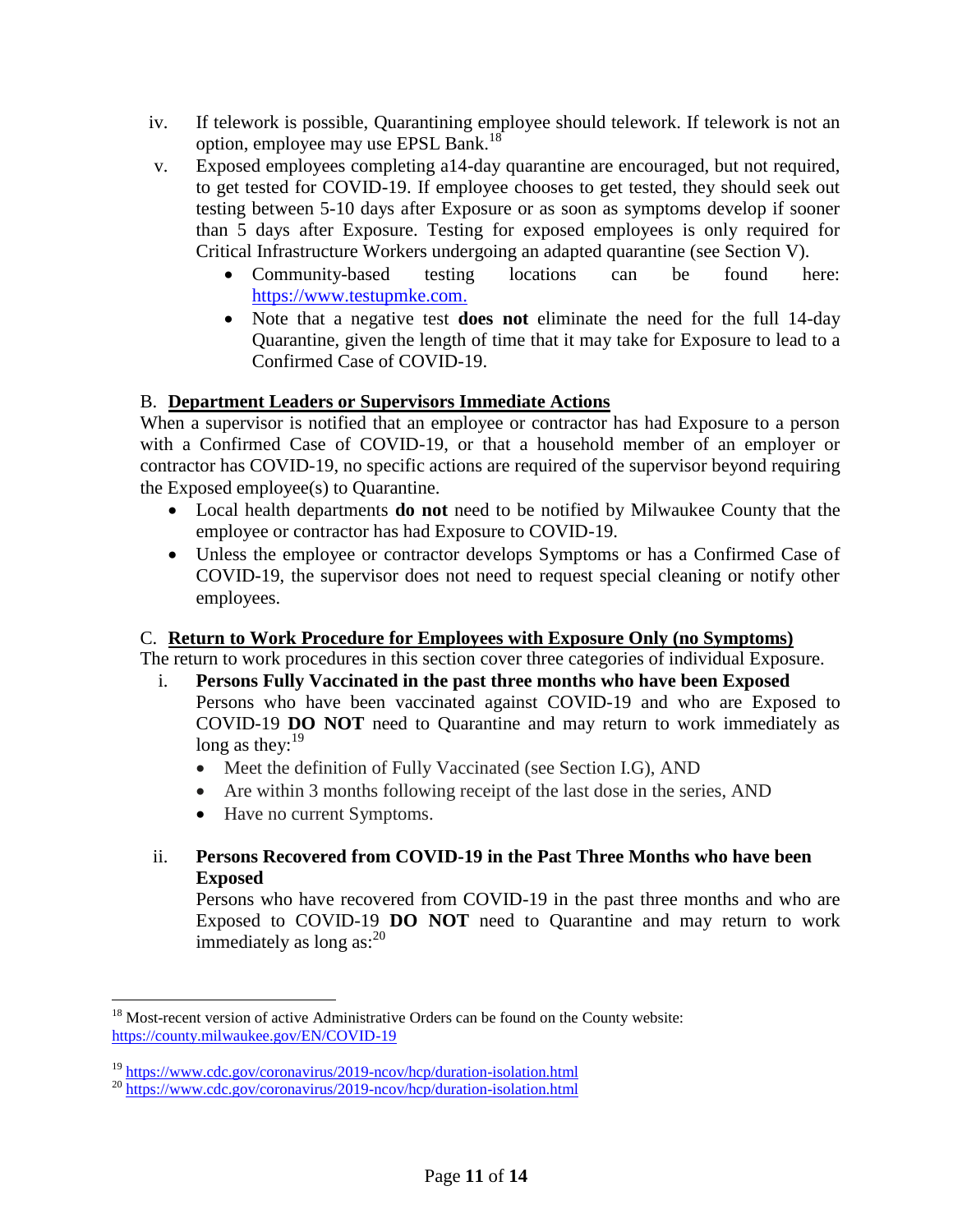- Their positive test for COVID-19 was within the past three months, where the day of the initial positive test result is day zero; **AND**
- They have met the return to work criteria for individuals with a Confirmed Case of COVID-19 (see Section II.C); **AND**
- They have no current Symptoms.
- iii. **Persons Who Have Never had a Confirmed Case of COVID-19 OR Who Received all Recommended Vaccinations but Their Final Dose of Vaccine was more than Three Months Ago OR Who have Had COVID-19, but Their Initial Positive Test Result was more than Three Months Ago**
	- Employees or contractors may return to work 14 days after their **most-recent** Exposure to an individual with a Confirmed Case of COVID-19 as long as the employee or contractor exhibits no Symptoms.<sup>21</sup> Note that a negative test for COVID-19 **does not** change the required length of quarantine (14 days). An employee or contractor who tests positive during the Quarantine should follow the procedures in Section II.
	- Supervisors do not need a doctor's note for the quarantined employee or contractor to return to work. Supervisors may ask individuals about any Symptoms to be sure the Return to Work Procedures are being correctly understood and applied before someone returns to work.

<span id="page-11-0"></span>**V. What to do when a Critical Infrastructure Employee or Contractor has been Exposed** This section covers policy and procedures for Critical Infrastructure Workers who have screened as Red Status for Exposure only on the daily health screening questionnaire (see [Administrative](https://county.milwaukee.gov/EN/COVID-19)  [Order 20-17: COVID-19 Health Screening Policies and Procedures\)](https://county.milwaukee.gov/EN/COVID-19). Supervisors of Critical Infrastructure Workers should follow the procedures in Section IV whenever possible.

Please note that Individuals who were Fully Vaccinated in the Past Three Months (Section IV.C.i) or Individuals who have recovered from COVID-19 in the Past Three Months (Section IV.C.ii) who are Exposed to a Confirmed Case of COVID-19 do not need to Quarantine while they are in the Three-Month window, regardless of whether or not they are a Critical Infrastructure Worker.

In cases where staffing shortages threaten the delivery of Critical Infrastructure services, then the Department Head or designee may reduce the Quarantine requirements for employees in the following limited circumstances:

- The employee or contractor has had Exposure to an individual with a Confirmed Case of COVID-19, **AND**
- The employee or contractor has **no Symptoms** of COVID-19.

 $\overline{a}$ 

Under these circumstances, the Department Head or designee may choose to reduce or eliminate the Quarantine requirements for such individuals following these procedures and guidelines:

<sup>&</sup>lt;sup>21</sup> See [CDC guidelines for quarantining](https://www.cdc.gov/coronavirus/2019-ncov/if-you-are-sick/quarantine.html) for detailed information on how to determine the length of quarantine under a variety of circumstances, especially for members of a household.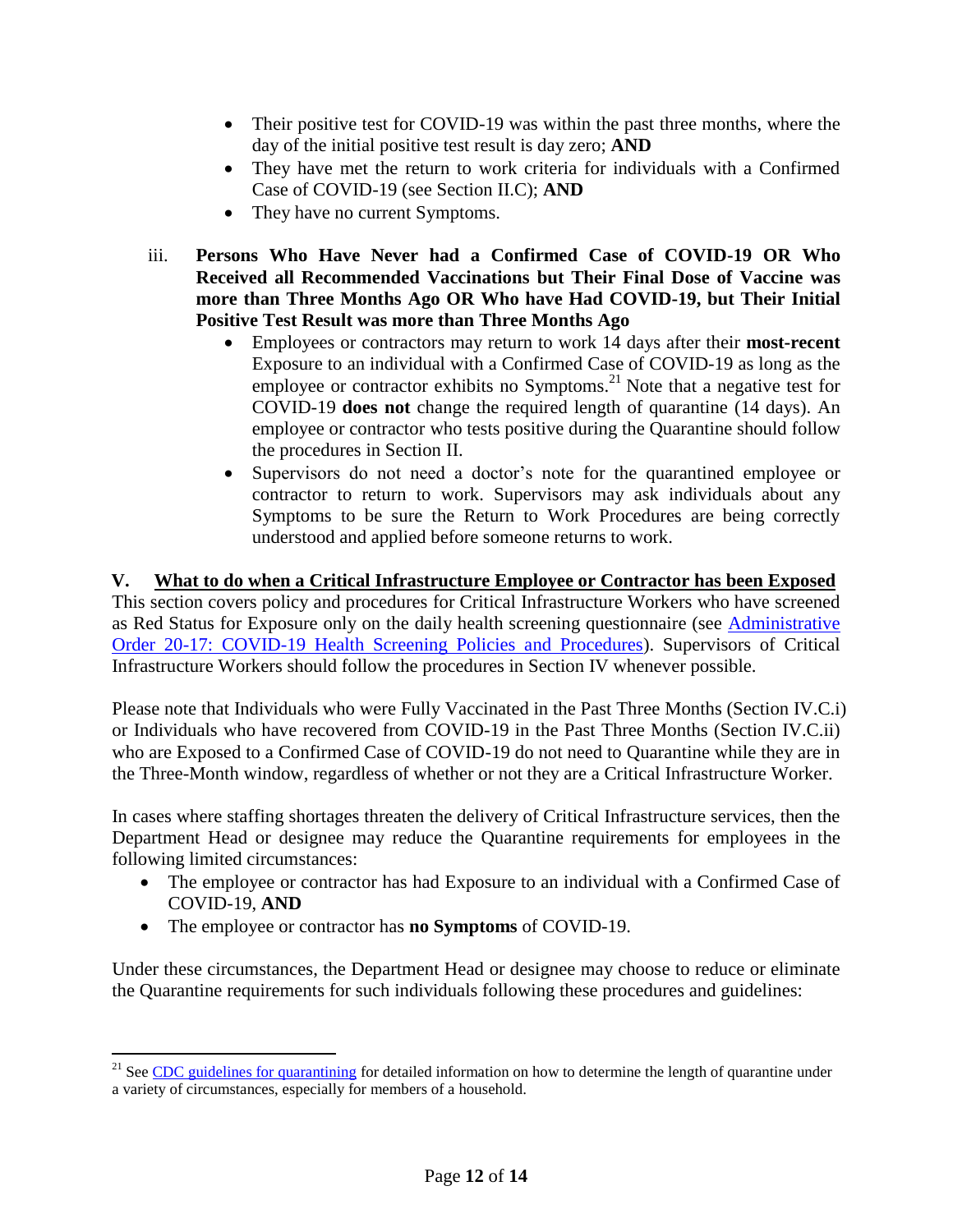- A. If staffing levels allow, the quarantine period should be reduced, rather than eliminated, for the exposed employee (for example, have the individual complete a 7-day, instead of a 14-day, quarantine). Employees should Quarantine for as much of the standard 14-day quarantine period as possible.
- B. Critical Infrastructure Workers undergoing an adapted Quarantine are **required to get a PCR test 5 – 7 days after their most-recent Exposure**, where Day 0 is the day of their most-recent exposure.<sup>22</sup>
	- i. If staffing levels allow, the asymptomatic employee should Quarantine until they receive their test results.
	- ii. If staffing levels do not allow for an asymptomatic employee with Exposure to quarantine until test results are received, the asymptomatic employee may continue working following additional modified work standards in Section V.C.
	- iii. Supervisors may ask for confirmation that the employee has scheduled or registered for **PCR testing** in the Day 5-to-7 window to ensure the employee completes the testing in appropriate timeframe. A test prior to Day 5 **does not** meet the requirements of this order and person should be tested again in the appropriate window; a test after Day 7 **does** meet the requirements of this order. A rapid antigen test, as opposed to a PCR test, **does not** meet the testing requirements of this order. $^{23}$
	- iv. Employees should report their test results to their supervisor as soon as possible. If positive, follow procedures in Section II immediately. If negative, person may resume reporting to work under an adapted Quarantine following modified work standards in Section V.C.
- C. **Modified Work Standards:** Whenever a Department Head or designee chooses to reduce or eliminate quarantine requirements, the department must institute and/or strictly follow the additional risk mitigation measures for the Exposed employee and for all members of the work unit, to the greatest extent possible, for the duration of the standard 14-day Quarantine period:
	- i. Strict enforcement of the completion of the Screening Questionnaire and Green Status certification prior to starting in-person work for the entire work unit (see [Administrative Order 20-17: COVID-19 Health Screening Policies and](https://county.milwaukee.gov/EN/COVID-19)  [Procedures\)](https://county.milwaukee.gov/EN/COVID-19).
	- ii. Temperature screenings **twice daily** for fever of 100.4 degrees F or higher for the entire work unit.<sup>24</sup> First screening should be prior to starting in-person work and second screening should be completed in the middle of the shift. If any employee in the work unit reports Symptoms, follow procedures in Section III.
	- iii. Mask requirements and physical distancing standards outlined in Administrative Order 20-14 and Administrative Order 20-1 must be rigorously enforced.<sup>25</sup>
	- iv. If possible, employees in work unit should wear disposable surgical masks (**not**  KN95 or N95 masks), which can be requisitioned on Marketplace Central.

 $^{22}$  Community-based testing locations can be found here: [https://www.testupmke.com.](https://www.testupmke.com/)

<sup>&</sup>lt;sup>23</sup> https://www.memorialhealthcare.org/w<u>hats-the-difference-between-covid-19-rapid-and-prc-tests/</u>

<sup>&</sup>lt;sup>24</sup> Note that the threshold for fever in healthcare workers is a temperature of 100.0<sup>0</sup>F.

<sup>&</sup>lt;sup>25</sup> Most-recent version of active Administrative Orders can be found on the County website: <https://county.milwaukee.gov/EN/COVID-19>